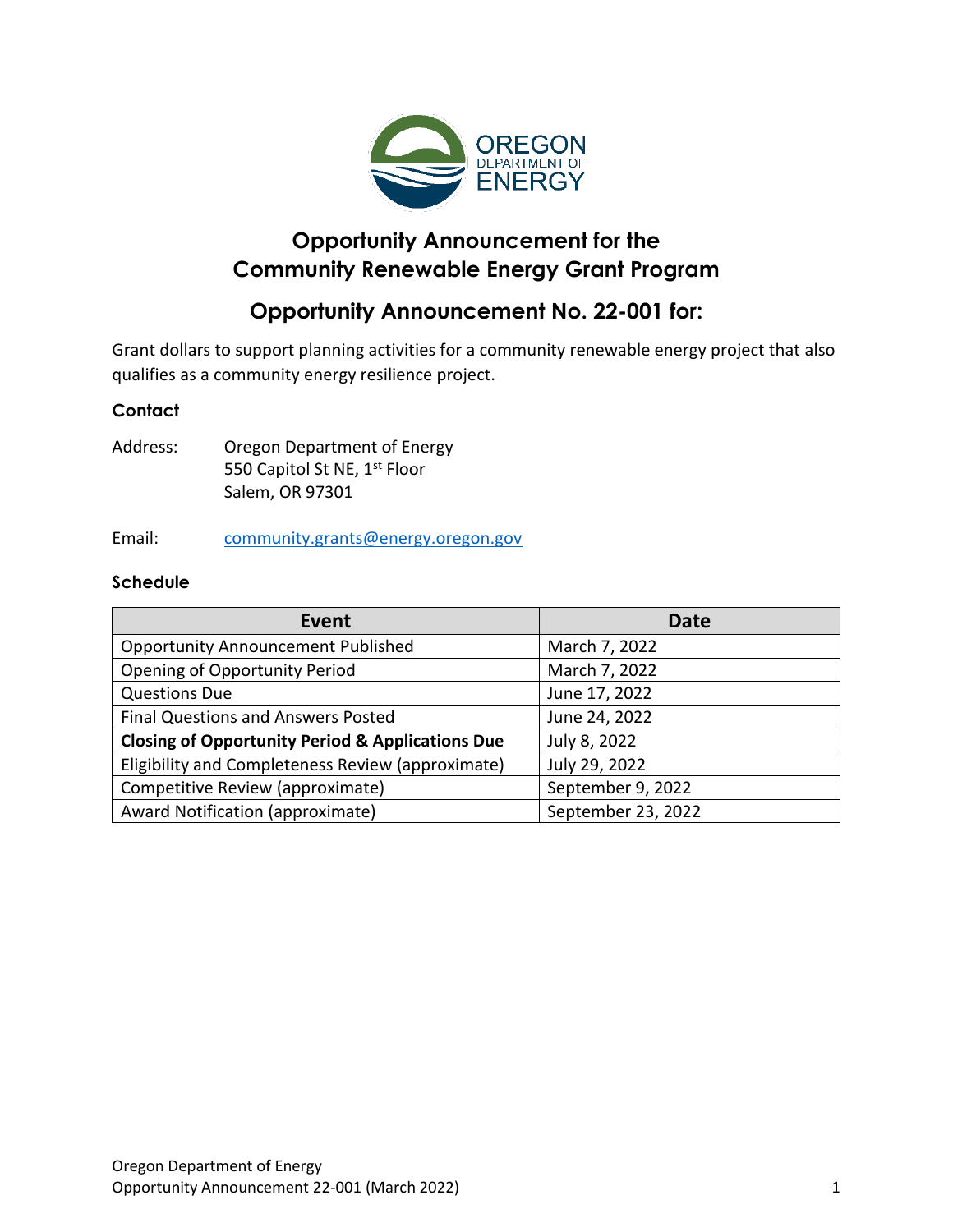# **Contents**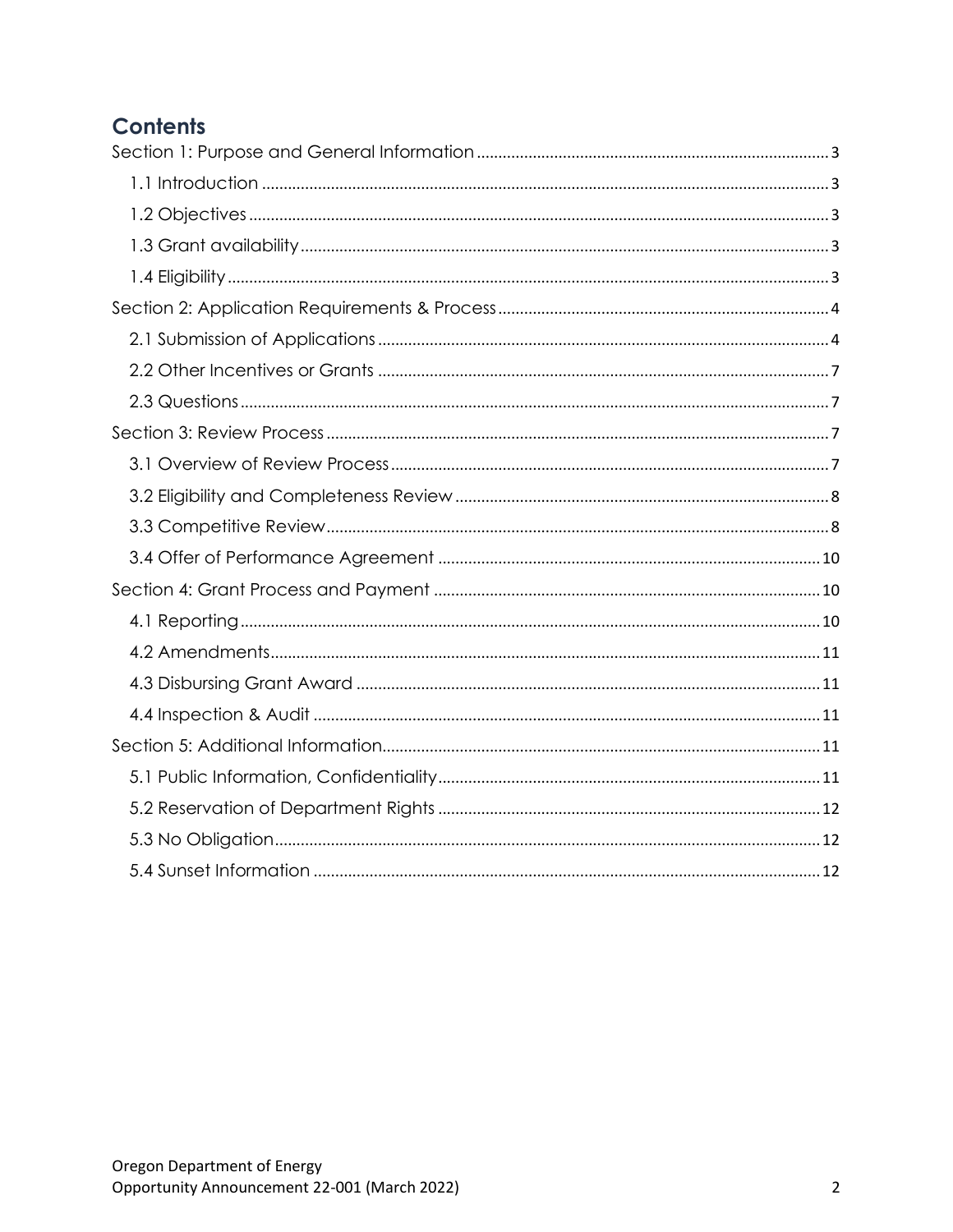# <span id="page-2-0"></span>**Section 1: Purpose and General Information**

### <span id="page-2-1"></span>**1.1 Introduction**

The purpose of this Community Renewable Energy Grant Program opportunity announcement is to create an application, competitive review, and grant award process that follows the requirements of the legislation and rules under which the Community Renewable Energy Grant Program is administered to determine which projects will receive grant funding.

### <span id="page-2-2"></span>**1.2 Objectives**

The Community Renewable Energy Grant Program provides grants to:

- Support offsetting the cost of planning and developing community renewable energy projects;
- Make community renewable energy projects economically feasible for qualifying communities;
- Promote small-scale renewable energy projects; and
- Provide direct benefits to communities across this state in the form of increased community energy resilience, local jobs, economic development, or direct energy cost savings to families and small businesses.

This opportunity announcement aims to support planning activities for a community renewable energy project that also qualifies as a community energy resilience project.

#### <span id="page-2-3"></span>**1.3 Grant availability**

The Department has \$12,000,000 in grant funds available for four open Community Renewable Energy Grant Program opportunity announcements. A minimum of 50 percent of these funds are reserved for projects that qualify as a community energy resilience project, and a minimum of 50 percent is reserved for community renewable energy projects that primarily serve a qualifying community.

The maximum grant available for planning a community renewable energy project, whether it qualifies as a community energy resilience project or not, is \$100,000 and it may be used to cover up to 100 percent of the reasonable planning costs.

#### <span id="page-2-4"></span>**1.4 Eligibility**

An applicant must be one of Oregon's federally recognized Native American Tribes, a public body, or a consumer-owned utility. See ORS 174.109 for [a definition of public body.](https://www.oregonlegislature.gov/bills_laws/ors/ors174.html#:~:text=174.109%20%E2%80%9CPublic%20body%E2%80%9D%20defined.%20Subject%20to%20ORS%20174.108%2C%20as%20used%20in%20the%20statutes%20of%20this%20state%20%E2%80%9Cpublic%20body%E2%80%9D%20means%20state%20government%20bodies%2C%20local%20government%20bodies%20and%20special%20government%20bodies.%20%5B2001%20c.74%20%C2%A72%5D) An applicant may partner with a federally recognized Native American Tribe, public body, nonprofit entity, private business with a business site in Oregon, or owner of rental property in Oregon.

Eligible community energy resilience projects must utilize one or more renewable energy systems to support the energy resilience of structures or facilities that are essential to the public welfare. Eligible renewable energy system technologies include: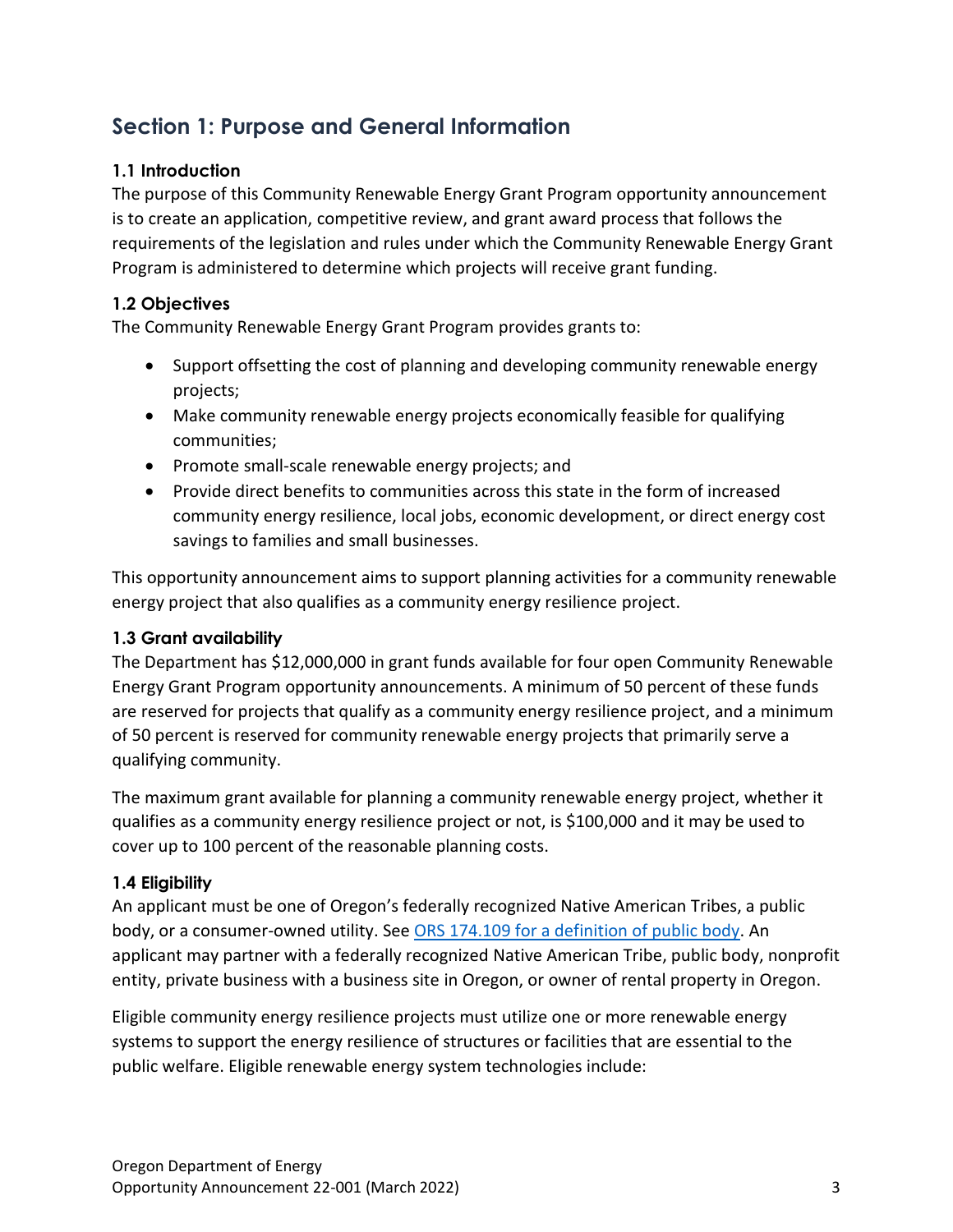- Energy generation:
	- o Biomass
	- o Solar
	- o Geothermal
	- o Hydroelectric
	- o Wind
	- o Landfill gas
	- o Biogas
	- o Wave
	- o Tidal
	- o Ocean thermal energy technology
- Energy storage
- Microgrid technologies
- Electric vehicle charging

A new energy storage system, microgrid technology, or electric vehicle charging station must be paired with an existing or newly-constructed renewable energy system for producing energy as listed above under "Energy generation."

Other eligibility requirements for a planning grant include:

- The proposed project must be located in Oregon but not in a city with a population of 500,000 or more.
- The proposed project must provide a direct benefit to a community in the form of increased community energy resilience, local jobs, economic development, or direct energy costs savings to families and small businesses.
- The proposed project must not exceed 20 MW of nameplate capacity, if the project is for generating renewable energy.
- The applicant must meet all application requirements detailed in Section 2 of this opportunity announcement.

Costs eligible to be covered by a Community Renewable Energy Grant planning grant are detailed in [OAR 330-250-0050.](https://secure.sos.state.or.us/oard/viewSingleRule.action?ruleVrsnRsn=286904)

# <span id="page-3-0"></span>**Section 2: Application Requirements & Process**

## <span id="page-3-1"></span>**2.1 Submission of Applications**

Applications must be submitted through the Department's [online application portal](https://odoe.powerappsportals.us/en-US/crephome) with all the requested information. Access to the application portal, and associated materials are available on the [Oregon Department of Energy website.](https://www.oregon.gov/energy/Incentives/Pages/CREP.aspx)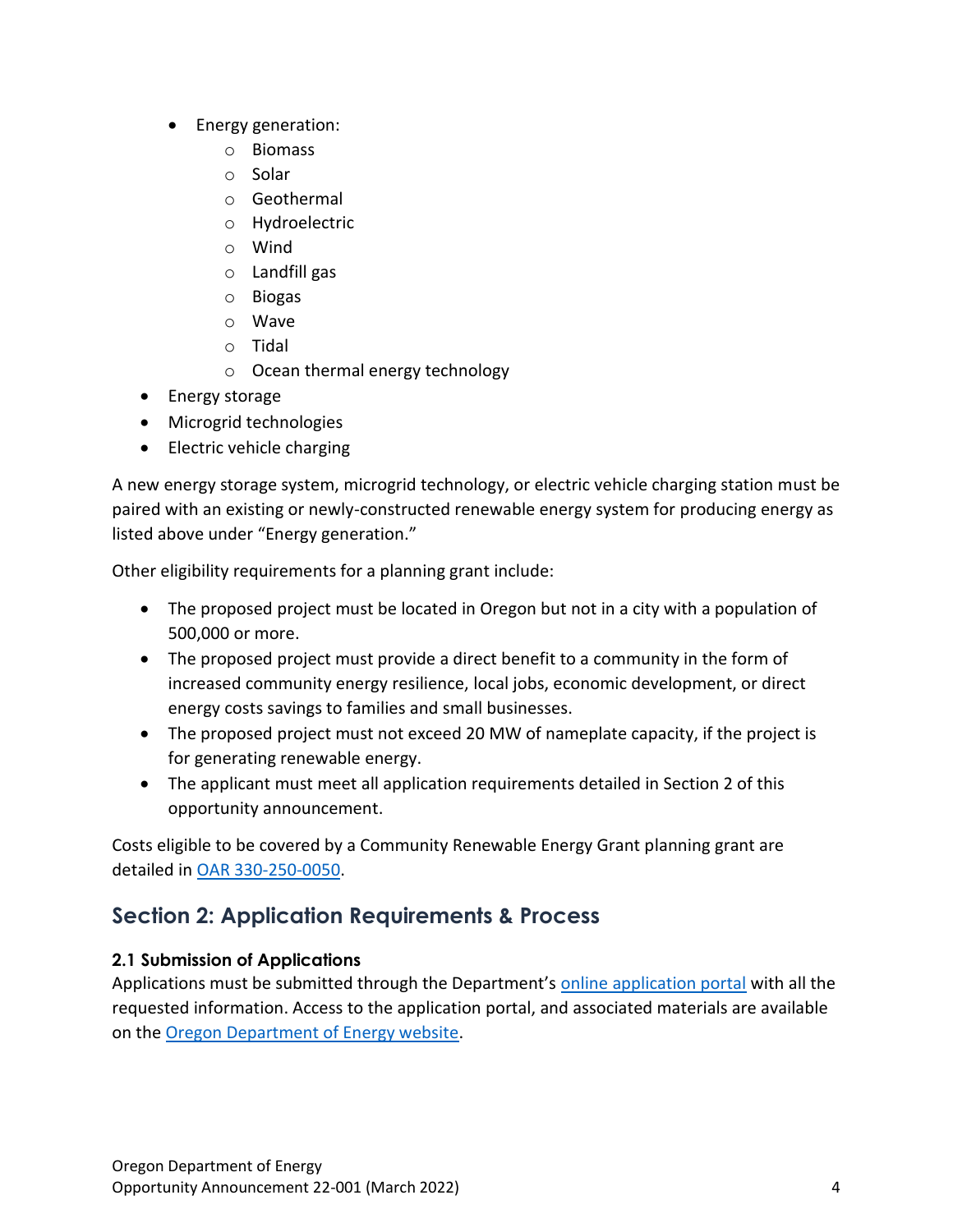Applications that are submitted improperly or are incomplete may be rejected. The Department must receive applications no later than the due date on the cover of this opportunity announcement.

On the application form, the applicant must list a person as the point of contact for the application. The Department will contact this designated responsible party with technical questions; it is the job of the designated point of contact to coordinate and submit responses to the Department.

A complete planning grant application includes, at a minimum:

- (1) An application form with all required information completed.
- (2) Applicant eligibility information and contact details.
- (3) Information about any partner organizations and their roles, including:
	- (a) For any partner that is a private business, documentation that the partner has a business site located in Oregon.
	- (b) For any partner that is an owner of rental property, documentation that the partner owns rental property located in Oregon.
- (4) The following supplemental documents:
	- (a) Written authorization from the applicant's governing body allowing submission of the application.
	- (b) For any partner that is a public body, written authorization from the partner's governing body allowing submission of the application.
	- (c) Evidence the application has been drafted in consultation with regional stakeholders for the purpose of ensuring feasibility. This must include a description of the applicant's consultation with regional stakeholders and community groups, and any additional community engagement process as part of developing the planning grant application.
	- (d) Evidence the application has been drafted in consultation with electric utilities that have customers in the communities covered by the community renewable energy project, for the purpose of ensuring feasibility. This may include a letter from the electric utility serving the communities covered by a community renewable energy project or other evidence that the applicant has consulted the electric utility.
- (5) A description of the proposed project including:
	- (a) A description of the project location including details of its location in Oregon and not in a city with a population of 500,000 or more.
	- (b) If applicable, a detailed description or other documentation of the extent to which the community renewable energy project would be located in and/or will serve one or more [qualifying communities.](https://www.oregonlegislature.gov/bills_laws/ors/ors470.html#:~:text=(9)%20%E2%80%9CQualifying%20community%E2%80%9D%20means%20a%20community%20that%20qualifies%20as%20an%20environmental%20justice%20community%20as%20defined%20in%20section%201%20of%20this%202021%20Act%20%5B469A.400%5D.)
	- (c) A description that shows the system meets the definition of a community renewable energy system. This should include information regarding major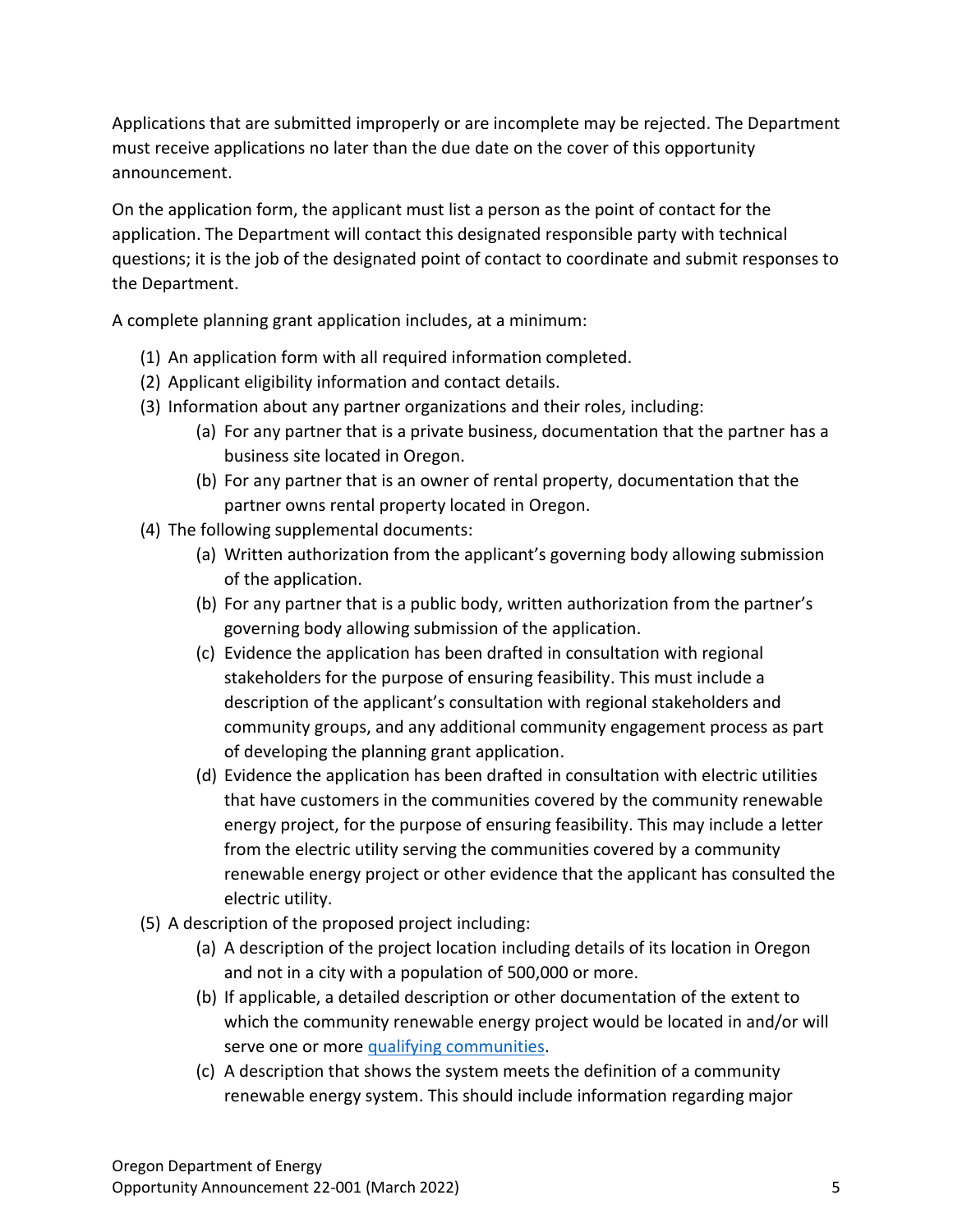system components, to the extent known, such as renewable energy generation, energy storage, electric vehicle charging systems, and microgrid enabling technologies. If the project is for producing energy this description should also include:

- (A) A description of the renewable energy resource, that the resource is in adequate supply, and how the system will access the resource.
- (B) A description of the market for the energy produced by the system.
- (C) A description of how the system will connect or transmit energy to the community identified in the application.
- (d) If the project is for generating renewable energy, the anticipated nameplate capacity if known.
- (e) A description that shows the system meets the definition of a community energy resilience project. This should include information on how the community renewable energy project would support the energy resilience of structures or facilities essential to the public welfare, how the energy resilience will be increased, and the energy resilience benefits it will bring.
- (f) If the community renewable energy project will add capacity to or be paired with an existing renewable energy system, for example pairing energy storage and/or microgrid enabling technologies with an existing solar photovoltaic array, the applicant must include a description of the existing renewable energy system.
- (6) A project plan that contains:
	- (a) A list of planning team members, their roles and lines of authority, and experience with similar planning projects.
	- (b) A detailed schedule for planning completion, which demonstrates the planning will be completed within six months of execution of the performance agreement.
	- (c) Evidence that demonstrates the planning will result in a proposal for developing a community renewable energy project.
	- (d) A description of how consultation with the following groups will be incorporated into the planning:
		- (A) Members of qualifying communities served by the proposed community renewable energy project;
		- (B) Businesses located in the communities served by the proposed community renewable energy project;
		- (C) Electric utilities that have customers in the communities served by the proposed community renewable energy project; and (D) Other regional stakeholders.
- (7) If applicable, a description of how the community renewable energy project would integrate with broader community energy and environmental goals.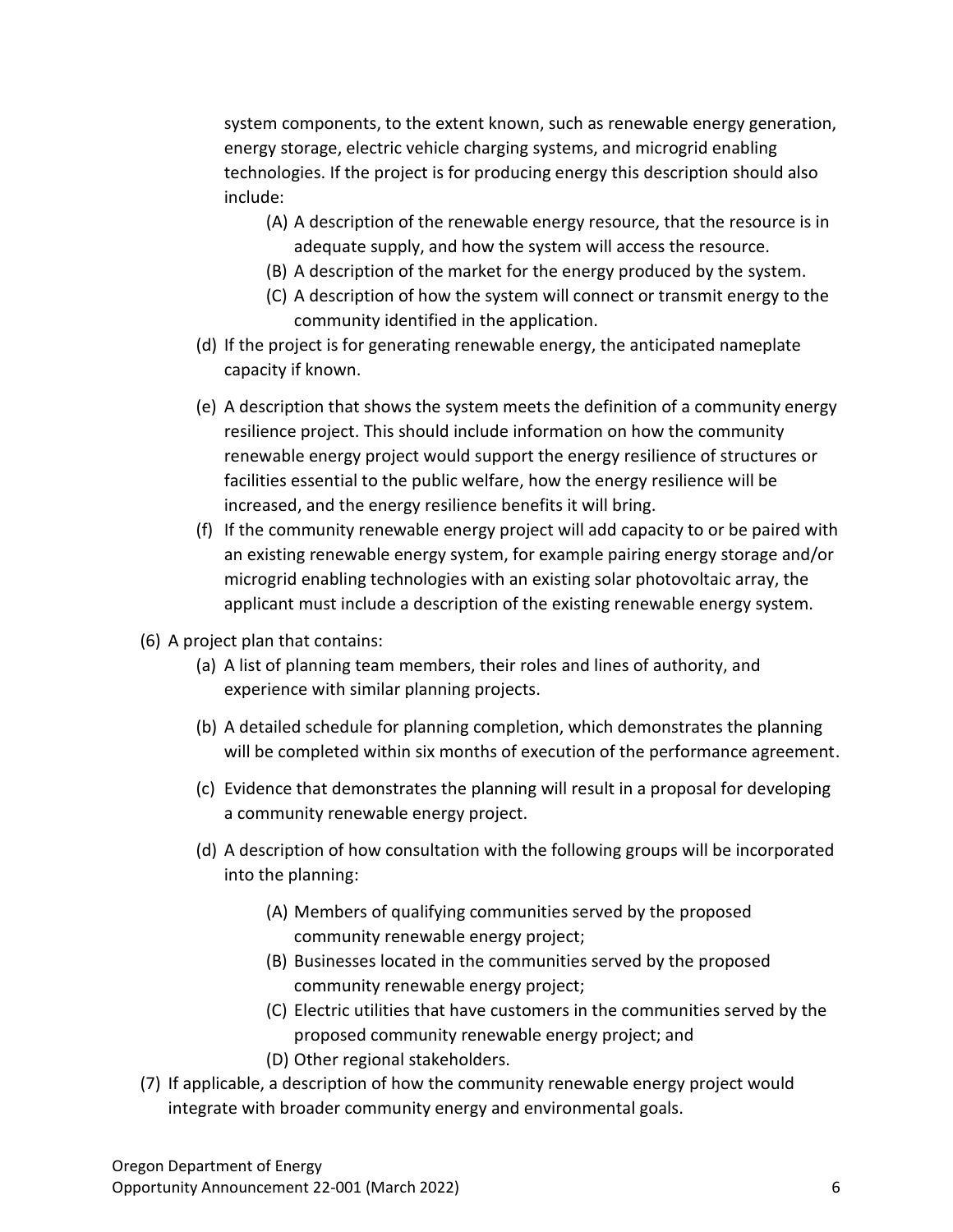- (8) The grant amount requested and estimated budget for planning costs, including:
	- (a) Costs associated with:
		- (A) Consulting fees, including design and engineering;
		- (B) Load analysis;
		- (C) Siting, excluding property acquisition;
		- (D) Ensuring code compliance;
		- (E) Interconnection studies;
		- (F) Transmission studies; and
		- (G) Other expenditures, summarized by purpose.
	- (b) A description of any other grants that the applicant has been or may be awarded for the planning in the application.

The department will not accept amendments to applications during the opportunity period. An applicant may withdraw an application and submit a replacement application during the opportunity period.

#### <span id="page-6-0"></span>**2.2 Other Incentives or Grants**

In the application, an applicant must indicate other incentives that have been or may be awarded that are directly related to the project in the application. The amount of any potential CREP grant will be reduced if in combination with other incentives the amount exceeds 100 percent of the planning costs.

#### <span id="page-6-1"></span>**2.3 Questions**

Questions, including requests for explanations of the meaning or interpretation of provisions of this opportunity announcement, must be submitted via email to [community.grants@energy.oregon.gov](mailto:community.grants@energy.oregon.gov) and be received by the due date for questions set forth on the cover of this opportunity announcement. To help ensure questions are answered and responses are posted appropriately, please identify "CREP question" in your subject line. Answers to questions submitted will be posted online for access by all applicants.

## <span id="page-6-2"></span>**Section 3: Review Process**

#### <span id="page-6-3"></span>**3.1 Overview of Review Process**

The Department will conduct a review of the applications received in response to this opportunity announcement. The Department will evaluate all applications for completeness. The Department will conduct a competitiveness review of all complete applications and based on the competitive review results; certain applications may be offered a performance agreement.

The only information the Department will consider in the review process is that which is submitted by the applicant through the application process. Attempts to improperly influence the review process by submitting additional information or contacting the agency review team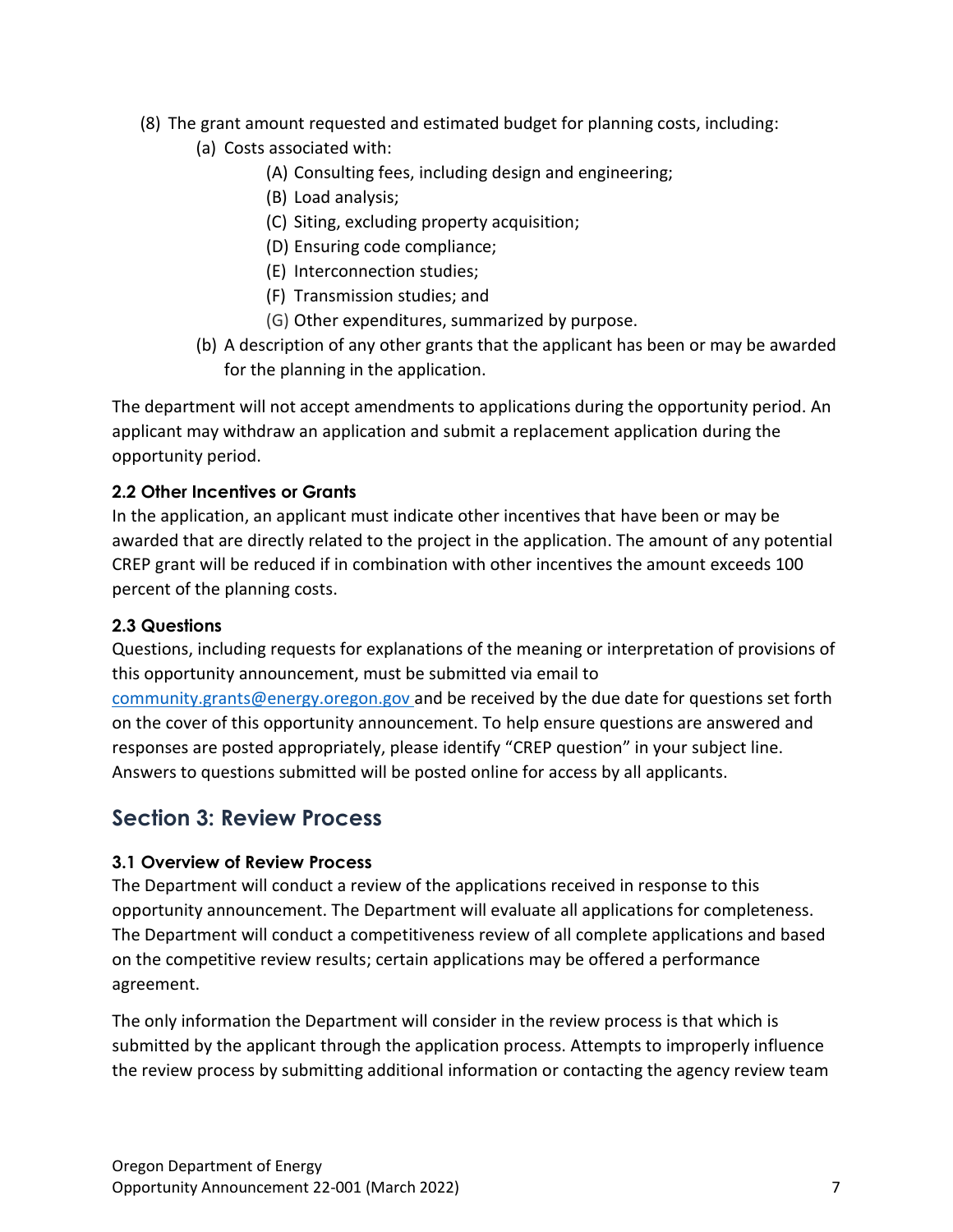with additional information will result in application denial. All comments and questions should be submitted via email to [community.grants@energy.oregon.gov.](mailto:community.grants@energy.oregon.gov)

### <span id="page-7-0"></span>**3.2 Eligibility and Completeness Review**

The Department staff will first review all applications on a pass/fail basis to determine if each application is complete, meaning it includes all the minimum required elements described in section 2.1 of this opportunity announcement. The applicant's failure to comply with the instructions or failure to submit a complete application may result in the application being found incomplete and rejected. Only those applications that meet the minimum requirements will be considered for further review. If the applicant is relying on information in attachments, the information in the attachments should be readily identifiable with explicit references noted on the application form.

If the Department finds that the application is complete, the Department will notify the applicant that the application will move into the competitive review process. The Department will not process incomplete applications, though the Department may request additional information from an applicant if necessary to support the competitive review process. The Department will provide written notification to the applicant of incomplete applications that their application is not moving to the competitive review. If an application is found to be incomplete, the applicant may apply in a future opportunity announcement.

#### <span id="page-7-1"></span>**3.3 Competitive Review**

The requested information detailed in Section 2.1 is the minimum required information for an application to be considered complete. Some of the scoring criteria in Section 3.3 are optional. Applicants that demonstrate they meet these criteria may score higher during the competitive review process. The online application portal will provide details on how to submit this information.

| Planning Project - Community Energy Resilience Project<br><b>Competitive Review Criteria</b> | <b>Points</b> |
|----------------------------------------------------------------------------------------------|---------------|
| <b>Project Feasibility</b>                                                                   |               |
| Strength of planning project team: applicant provides a list of significant planning team    |               |
| members, clearly defined roles, sufficient number of team members, experience of the         |               |
| team on similar projects, clear description of partners.                                     |               |
| Strength of project description: applicant adequately describes the project to be planned.   | 45            |
| Strength of financial plan: applicant demonstrates financial ability to complete the         |               |
| planning.                                                                                    |               |
| Strength of planning project schedule: applicant demonstrates the planning will be           |               |
| completed within 6 months.                                                                   |               |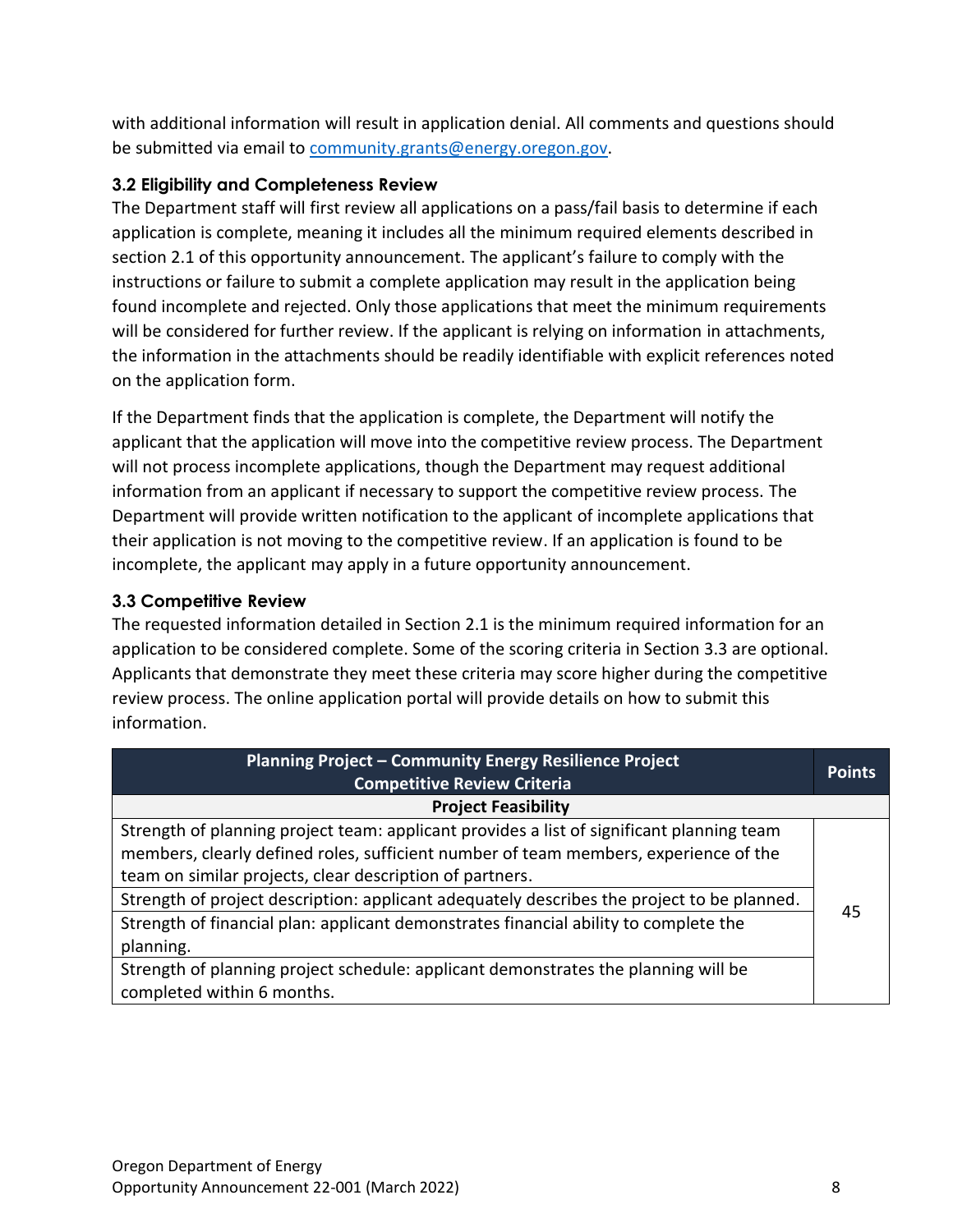| <b>Program Priorities &amp; Project Benefits</b>                                                                                                                                                                                                                                                                                                                                                                                                                                                                                                                                                                                                                                                                         |     |
|--------------------------------------------------------------------------------------------------------------------------------------------------------------------------------------------------------------------------------------------------------------------------------------------------------------------------------------------------------------------------------------------------------------------------------------------------------------------------------------------------------------------------------------------------------------------------------------------------------------------------------------------------------------------------------------------------------------------------|-----|
| Equity:                                                                                                                                                                                                                                                                                                                                                                                                                                                                                                                                                                                                                                                                                                                  |     |
| Location in Community: Proposed project is located in a qualifying community.<br>Communities Served: Proposed project provides direct benefits to one or more<br>$\bullet$<br>qualifying communities.<br>Project Leadership: Applicant demonstrates members of qualifying communities<br>$\bullet$                                                                                                                                                                                                                                                                                                                                                                                                                       |     |
| are involved in the project and represented in project leadership.<br>Community Partnerships. Applicant provides a description of the consultations<br>$\bullet$<br>with regional stakeholders and community groups, and any additional community<br>engagement process as part of developing the grant application.<br>Community Outreach Plan: Applicant includes a community outreach plan that                                                                                                                                                                                                                                                                                                                       | 10  |
| describes the participation and engagement by people with low incomes; Black,<br>Indigenous or People of Color; members of tribal communities; people with<br>disabilities; youth; people from rural communities; and people from otherwise<br>disadvantaged communities in the siting, planning, designing, or evaluating of the<br>proposed project. This could include, but is not limited to, descriptions of surveys<br>of the local community, attendance or participation at public meetings,<br>community ideas and recommendations incorporated in project plan.<br>An Equity Framework is used by the applicant to guide development, or is<br>proposed to guide implementation or evaluation, of the project. |     |
| Demonstrates significant prior investments in energy efficiency measures at the project<br>location or will result in aggregate improvements to demand response capabilities.<br>Evidence may include utility or Energy Trust of Oregon project documentation or finance<br>statements demonstrating investments.                                                                                                                                                                                                                                                                                                                                                                                                        | 5   |
| Project constructed in part or in whole by disadvantaged business enterprises, emerging<br>small businesses, or businesses that are owned by minorities, women, or disabled<br>veterans.                                                                                                                                                                                                                                                                                                                                                                                                                                                                                                                                 | 2.5 |
| Applicant includes information detailing the extent to which the project includes inclusive<br>hiring and promotion polices.                                                                                                                                                                                                                                                                                                                                                                                                                                                                                                                                                                                             | 2.5 |
| Strength of community energy resilience aspects of the project (how well does it support<br>and increase the community energy resilience of structures or facilities that are essential<br>to the public welfare, level of importance of the critical public services, how many people<br>will it serve).                                                                                                                                                                                                                                                                                                                                                                                                                | 10  |
| Project assists applicant in achieving goals included in the applicants' natural hazard<br>mitigation plan as approved by the Federal Emergency Management Agency.                                                                                                                                                                                                                                                                                                                                                                                                                                                                                                                                                       | 5   |
| Level of anticipated direct energy cost savings to families and small businesses (amount of<br>savings predicted relative to the grant request amount, number of families and<br>businesses that see direct savings, diversity and types of families and businesses that see<br>the direct benefits).                                                                                                                                                                                                                                                                                                                                                                                                                    | 5   |
| Level of anticipated economic development (beyond job creation, will the proposed<br>project increase average incomes, ensure sustainable economic growth, innovation,<br>workforce development, business retention and expansion, and promotion of an<br>environment that supports entrepreneurship and small business development).                                                                                                                                                                                                                                                                                                                                                                                    | 5   |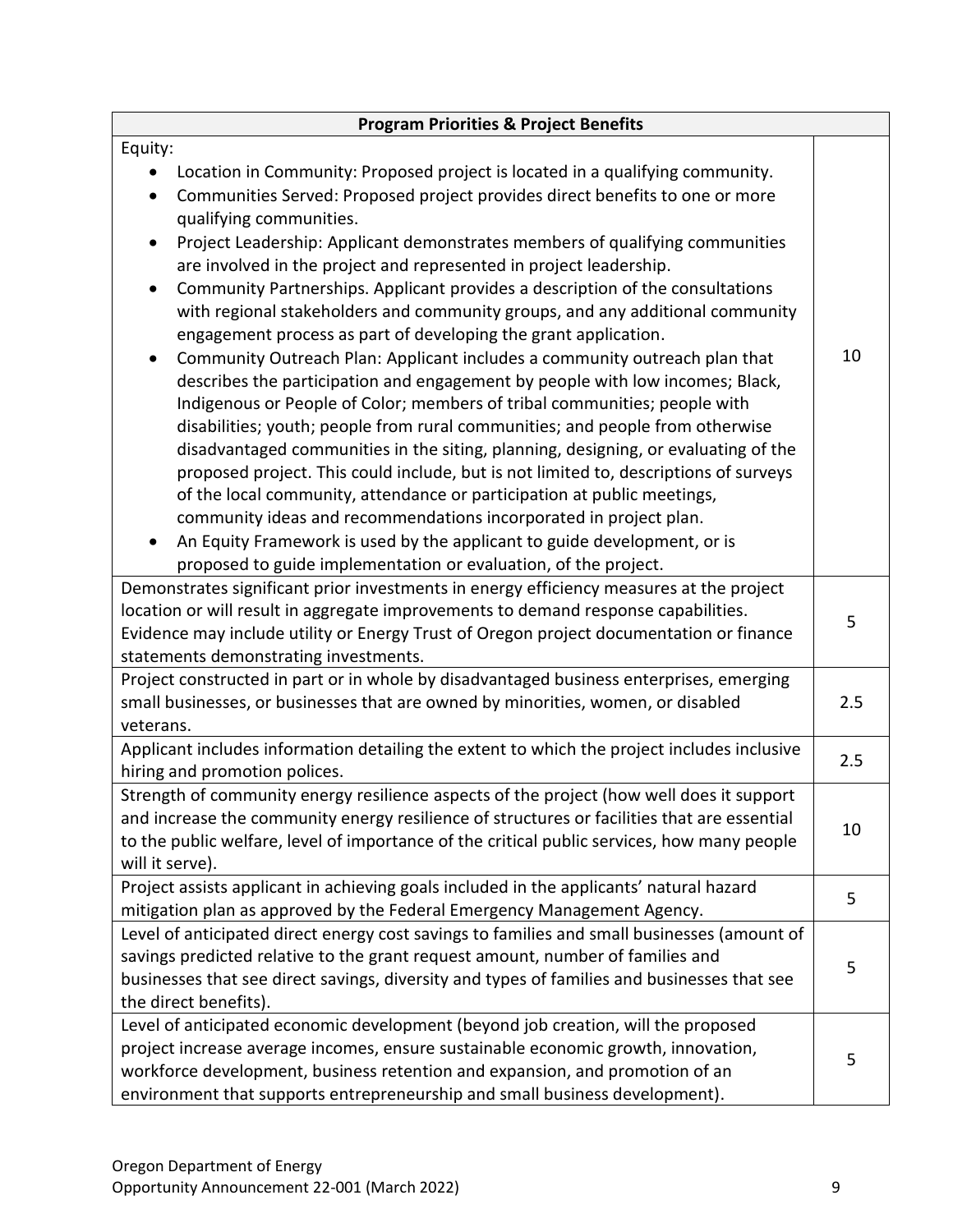| Level of anticipated local jobs directly created during construction, and directly sustained<br>during operations, in relation to the size of the requested grant amount. |  |  |
|---------------------------------------------------------------------------------------------------------------------------------------------------------------------------|--|--|
| <b>Project Diversity</b>                                                                                                                                                  |  |  |
| Geographic Diversity.                                                                                                                                                     |  |  |
| Diversity of technology/resource types/project size.                                                                                                                      |  |  |

Applications will be ranked based on the competitive review scores and recommendations from competitive review committee. Final recommendations will be determined by the department. Applicants that are recommended for awards may be offered a Performance Agreement.

The Department will notify applicants of the competitive review outcome in writing. Planning projects not selected may be eligible to apply again during a future opportunity announcement.

#### <span id="page-9-0"></span>**3.4 Offer of Performance Agreement**

Following the competitive review, successful applications may be offered a performance agreement. The grant amount offered may be less than requested. The Department will communicate to the applicant the conditions surrounding the offer of a performance agreement. Applicants will have 30 calendar days to respond in writing to the offer, after which the Department may revoke the offer.

The performance agreement will include the terms provided in [OAR 330-250-0080,](https://secure.sos.state.or.us/oard/viewSingleRule.action?ruleVrsnRsn=286910) and may include additional terms, such as reporting frequency. In accordance with OAR 330-250-0080 (3), failure to agree to the terms of a performance agreement may result in the Department rejecting the grant application.

## <span id="page-9-1"></span>**Section 4: Grant Process and Payment**

#### <span id="page-9-2"></span>**4.1 Reporting**

Once a Performance Agreement is executed, successful applicants will be required to submit planning progress reports as specified in the performance agreement.

When the planning project is complete, the grantee must submit a copy of the plan completed under the performance agreement and an itemized list of equipment and the incurred costs for items associated with the planning and detailed in the performance agreement.

Reasonable planning costs itemized may include, but is not limited to, costs associated with:

- (1) Consulting fees, including design and engineering;
- (2) Load analysis;
- (3) Siting, excluding property acquisition;
- (4) Ensuring code compliance;
- (5) Interconnection studies;
- (6) Transmission studies; and
- (7) Other expenditures, summarized by purpose.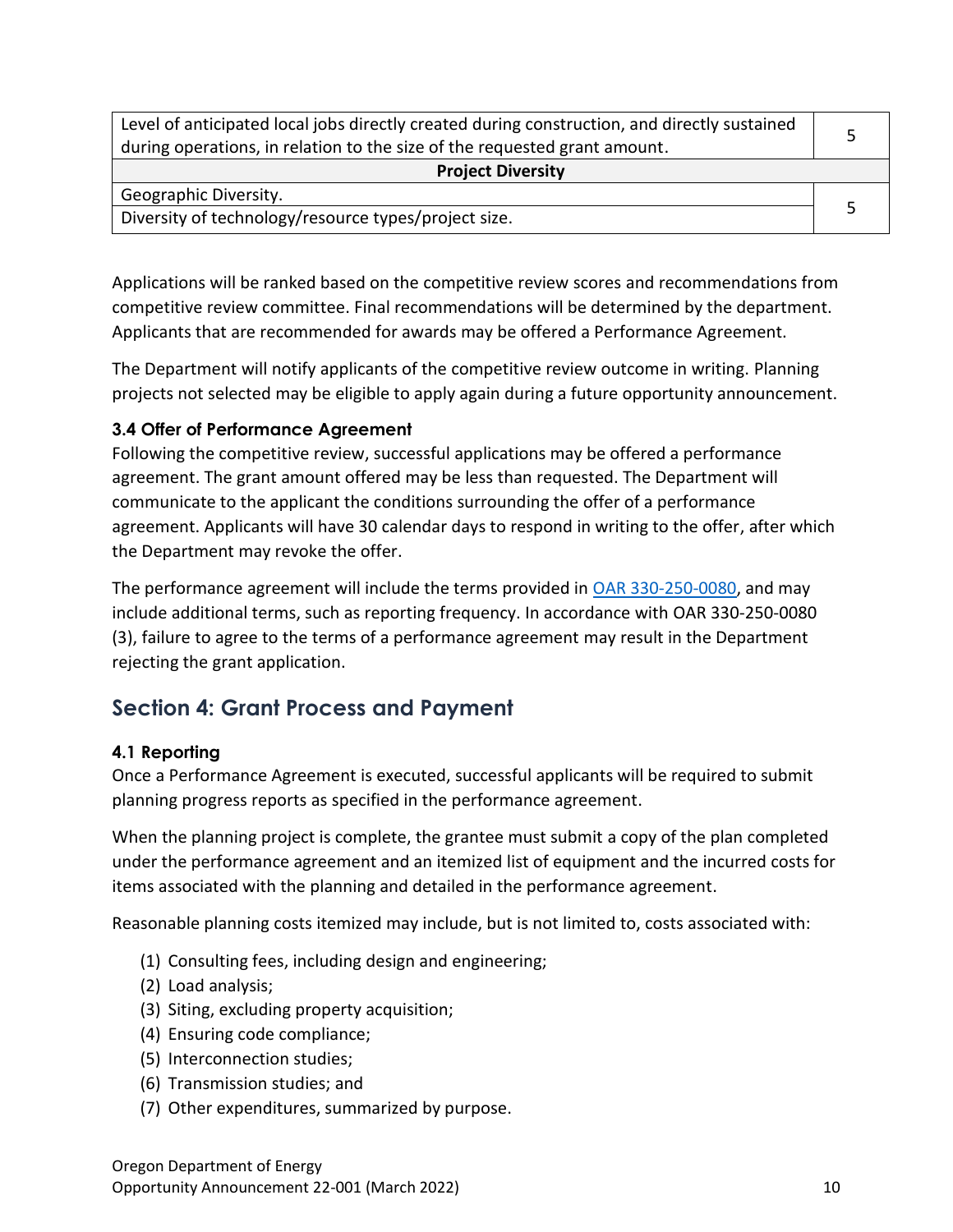The grant may not be used to cover any fixed costs the applicant would incur in the applicant's normal course of business such as existing staff salaries or overhead costs.

### <span id="page-10-0"></span>**4.2 Amendments**

Performance agreements may be amended only as provided under [OAR 330-250-0140.](https://secure.sos.state.or.us/oard/viewSingleRule.action?ruleVrsnRsn=286916) The grantee must submit a written amendment request to the director to amend a performance agreement. Prior to approval of an amendment, the grantee must demonstrate that the planning project with the proposed change will continue to meet the requirements in statute, rule, and the opportunity announcement, as well as continue to be technically feasible. The grantee has the responsibility to provide complete technical documentation that will support a case for the proposed amendment. The Department may deny amendments submitted without such justification and documentation.

The Department will evaluate amendments to determine if the change would have affected the outcome of the competitive review, which may result in pro-rating the award amount or denial of the amendment request. Amendment request will not result in an increased award amount, even if the project costs increase.

### <span id="page-10-1"></span>**4.3 Disbursing Grant Award**

Once a performance agreement is executed, up to 30 percent of the grant funds may be released to be spent on eligible planning costs. The remaining grant funds will be released upon completion of the planning and receipt of the reporting requirements.

If the requested grant is for planning a community energy resilience project and the grant amount is up to 100 percent of the planning costs associated with the planning project, the final distribution amount may be reduced based on the CPA verification letter required in the final report as specified in the Performance Agreement.

## <span id="page-10-2"></span>**4.4 Inspection & Audit**

The Department reserves the right to audit all documentation relating to the planning project in a performance agreement.

# <span id="page-10-3"></span>**Section 5: Additional Information**

## <span id="page-10-4"></span>**5.1 Public Information, Confidentiality**

The State of Oregon's Public Records Law (ORS 192.311 through 192.478) applies to filings and applications submitted to the Department. The law states every person has a right to inspect any public record of a public body, subject to certain exceptions. Applications are public records, and the Department may be required by law to disclose information in the application to the public on request. An applicant may request confidentiality of certain information in its application by marking the information confidential. Marking information does not guarantee that it will be kept confidential, however, and the Department will make any decisions regarding public disclosure of information contained in this application in accordance with Oregon Public Records Law.